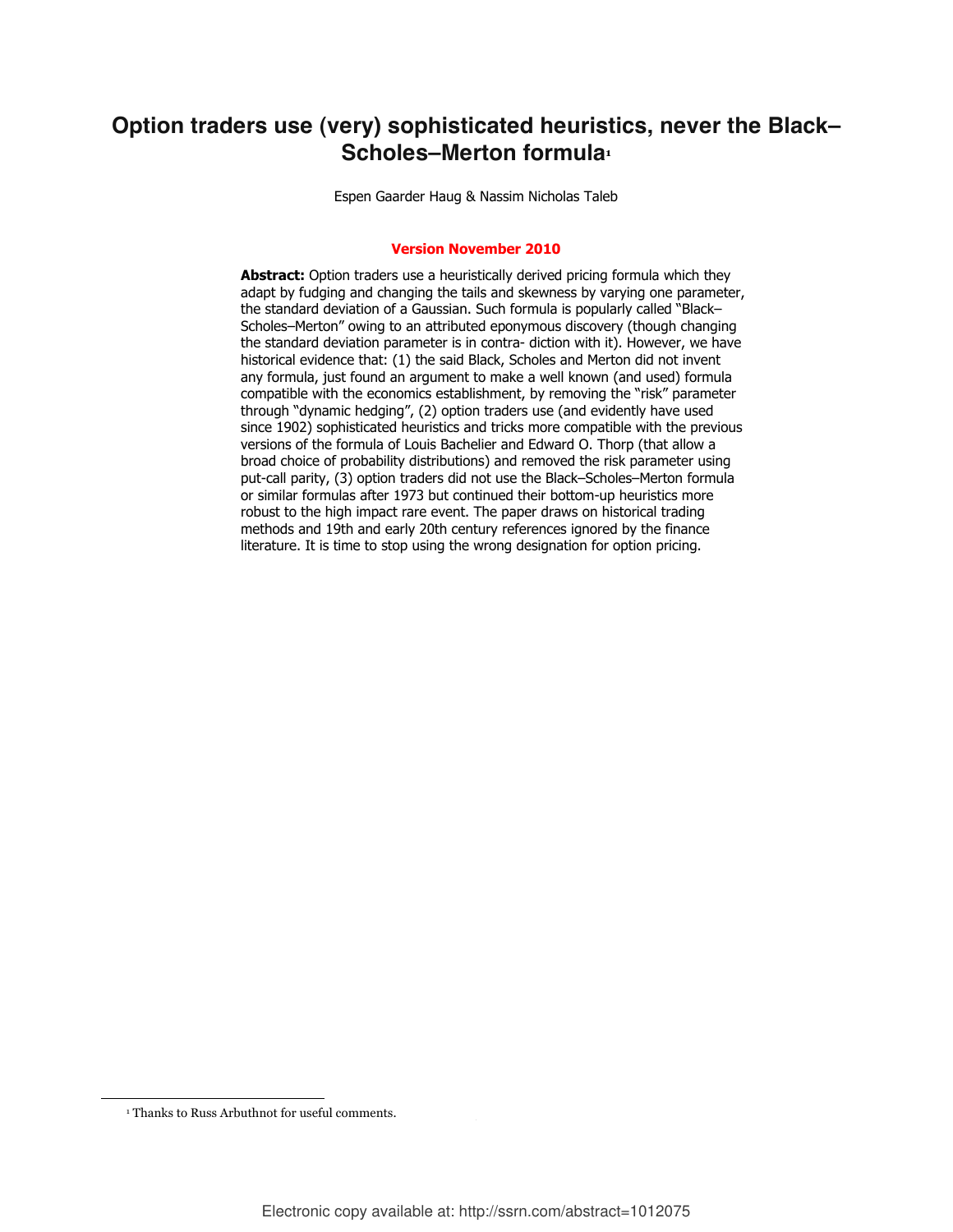#### **BREAKING THE CHAIN OF TRANSMISSION**

For us, practitioners, theories should arise from practice<sup>2</sup>. This explains our concern with the "scientific" notion that practice should fit theory. Option hedging, pricing, and trading is neither philosophy nor mathematics. It is a rich craft with traders learning from traders (or traders copying other traders) and tricks developing under evolution pressures, in a bottom-up manner. It is technë, not ëpistemë. Had it been a science it would not have survived – for the empirical and scientific fitness of the pricing and hedging theories offered are, we will see, at best, defective and unscientific (and, at the worst, the hedging methods create more risks than they reduce). Our approach in this paper is to ferret out historical evidence of technë showing how option traders went about their business in the past.

Options, we will show, have been extremely active in the pre-modern finance world. Tricks and heuristically derived methodologies in option trading and risk management of derivatives books have been developed over the past century, and used quite effectively by operators. In parallel, many derivations were produced by mathematical researchers. The economics literature, however, did not recognize these contributions, substituting the rediscoveries or subsequent reformulations done by (some) economists. There is evidence of an attribution problem with Black-Scholes-Merton option "formula", which was developed, used, and adapted in a robust way by a long tradition of researchers and used heuristically by option book runners. Furthermore, in a case of scientific puzzle, the exact formula called "Black-Sholes-Merton" was written down (and used) by Edward Thorp which, paradoxically, while being robust and realistic, has been considered unrigorous. This raises the following: 1) The Black-Scholes-Merton was just a neoclassical finance argument, no more than a thought experiment<sup>3</sup>, 2) We are not aware of traders using their argument or their version of the formula.

It is high time to give credit where it belongs.

## **THE BLACK-SCHOLES-MERTON "FORMULA" WAS AN ARGUMENT**

Option traders call the formula they use the "Black-Scholes-Merton" formula without being aware that by some irony, of all the possible options formulas that have been produced in the past century, what is called the Black-Scholes-Merton "formula" (after Black and Scholes, 1973, and Merton, 1973) is the one the furthest away from what they are using. In fact of the formulas written down in a long history it is the only formula that is fragile to jumps and tail events.

First, something seems to have been lost in translation: Black and Scholes (1973) and Merton (1973) actually never came up with a new option formula, but only an theoretical economic *argument* built on a new way of "deriving", rather re-deriving, an already existing –and well known –formula. The argument, we will see, is extremely fragile to assumptions. The foundations of option hedging and pricing were already far more firmly laid down before them. The Black-Scholes-Merton argument, simply, is that an option can be hedged using a certain methodology called "dynamic hedging" and then turned into a risk-free instrument, as the portfolio would no longer be stochastic. Indeed what Black, Scholes and Merton did was "marketing", finding a way to make a well-known formula palatable to the economics establishment of the time, little else, and in fact distorting its essence.

Such argument requires strange far-fetched assumptions: some liquidity at the level of transactions, knowledge of the probabilities of future events (in a neoclassical Arrow-Debreu style)<sup>4</sup>, and, more critically, a certain mathematical structure that requires "thintails", or mild randomness, on which, later. The entire argument is indeed, quite strange and rather inapplicable for someone clinically and observationdriven standing outside conventional neoclassical economics. Simply, the dynamic hedging argument is dangerous in practice as it subjects you to blowups; it makes no sense unless you are concerned with neoclassical economic theory. The Black-Scholes-Merton argument and equation flow a top-down general equilibrium theory, built upon the assumptions of operators working in full knowledge of the probability distribution of future outcomes –in addition to a collection of assumptions that, we will see, are highly invalid mathematically, the main one being the ability to cut the risks using continuous trading which only works

ł <sup>2</sup> For us, in this discussion, a practitioner is deemed to be someone involved in repeated decisions about option hedging, not a support quant who writes pricing software or an academic who provides "consulting" advice.

<sup>3</sup> Here we question the notion of confusing thought experiments in a hypothetical world, of no predictive power, with either science or practice. The fact that the Black-Scholes-Merton argument works in a Platonic world and appears to be "elegant" does not mean anything since one can always produce a Platonic world in which a certain equation works, or in which a "rigorous" proof can be provided, a process called reverse-engineering.

j <sup>4</sup> Of all the misplaced assumptions of Black Scholes that cause it to be a mere thought experiment, though an extremely elegant one, a flaw shared with modern portfolio theory, is the certain knowledge of future delivered variance for the random variable (or, equivalently, all the future probabilities). This is what makes it clash with practice –the rectification by the market fattening the tails is a negation of the Black-Scholes thought experiment.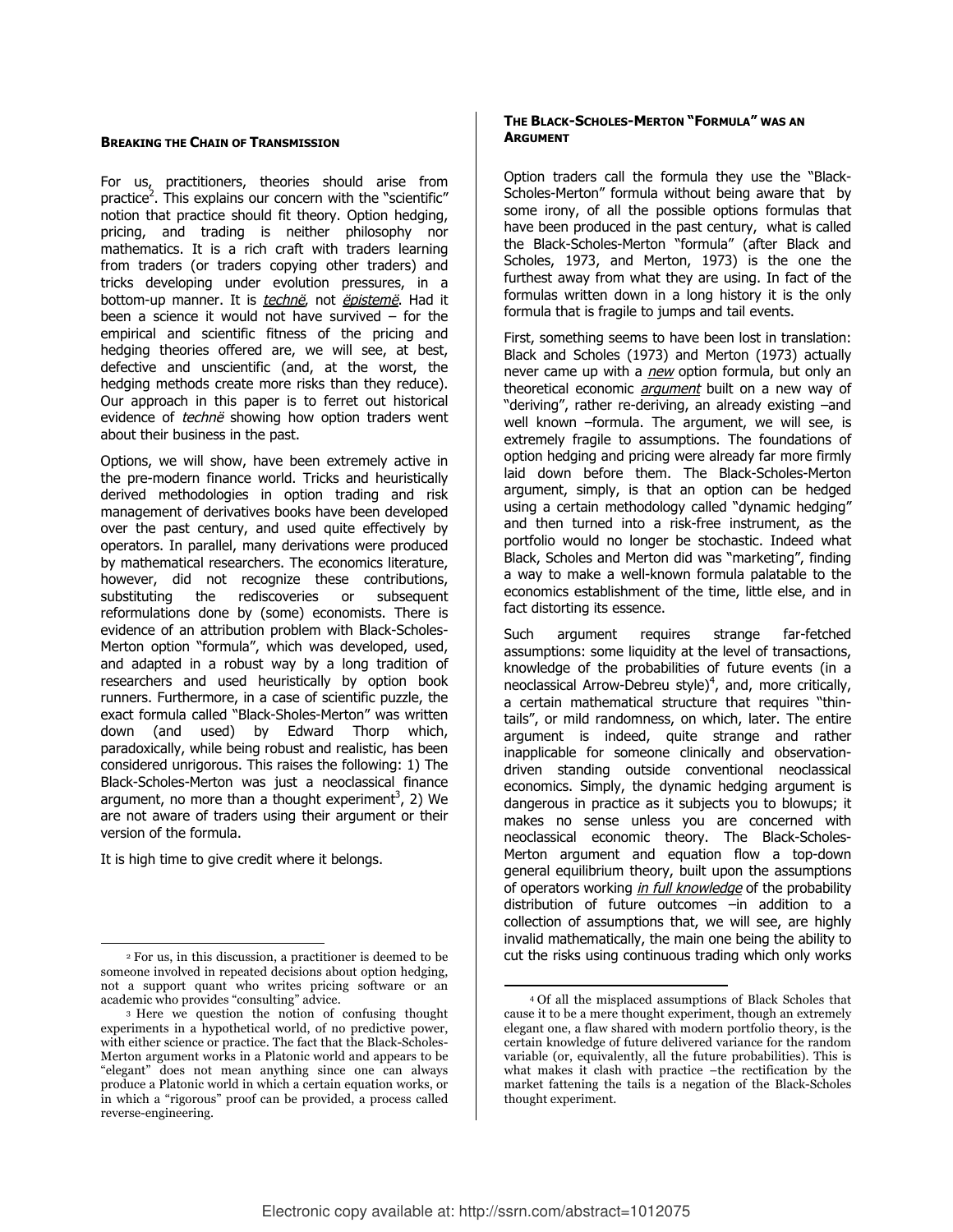in the very narrowly special case of thin-tailed distributions. But it is not just these flaws that make it inapplicable: option traders do not "buy theories", particularly speculative general equilibrium ones, which they find too risky for them and extremely lacking in standards of reliability. A normative theory is, simply, not good for decision-making under uncertainty (particularly if it is in chronic disagreement with empirical evidence). People may take decisions based on speculative theories, but avoid the fragility of theories in running their risks.

Yet professional traders, including the authors (and, alas, the Swedish Academy of Science) have operated under the illusion that it was the Black-Scholes-Merton "formula" they actually used –we were told so. This myth has been progressively reinforced in the literature and in business schools, as the original sources have been lost or frowned upon as "anecdotal" (Merton, 1992).



Figure 1 The typical "risk reduction" performed by the Black-Scholes-Merton argument. These are the variations of a dynamically hedged portfolio. BSM indeed "smoothes" out risks but exposes the operator to massive tail events – reminiscent of such blowups as LTCM. Other option formulas are robust to the rare event and make no such claims.

This discussion will present our real-world, ecological understanding of option pricing and hedging based on what option traders actually do and did for more than a hundred years.

This is a very general problem. As we said, option traders develop a chain of transmission of technë, like many professions. But the problem is that the "chain" is often broken as universities do not store the acquired skills by operators. Effectively plenty of robust heuristically derived implementations have been developed over the years, but the economics establishment has refused to quote them or acknowledge them. This makes traders need to relearn matters periodically. Failure of dynamic hedging in 1987, by such firm as Leland O'Brien Rubinstein, for instance, does not seem to appear in the academic literature published after the event<sup>5</sup> (Merton, 1992, Rubinstein, 1998, Ross, 2005); to the contrary dynamic hedging is held to be a standard operation.

There are central elements of the real world that can escape them –academic research without feedback from practice (in a *practical* and applied field) can cause the diversions we witness between laboratory and ecological frameworks. This explains why some many finance academics have had the tendency to make smooth returns, then blow up using their own theories $^6$ . We started the other way around, first by years of option trading doing million of hedges and thousands of option trades. This in combination with investigating the forgotten and ignored ancient knowledge in option pricing and trading we will explain some common myths about option pricing and hedging.

There are indeed two myths:

- That we had to wait for the Black-Scholes-Merton options formula to trade the product, price options, and manage option books. In fact the introduction of the Black, Scholes and Merton argument increased our risks and set us back in risk management. More generally, it is a myth that traders rely on theories, even less a general equilibrium theory, to price options.
- That we "use" the Black-Scholes-Merton options "pricing formula". We, simply don't.

In our discussion of these myth we will focus on the bottom-up literature on option theory that has been hidden in the dark recesses of libraries. And that addresses only recorded matters –not the actual practice of option trading that has been lost.

# **MYTH 1: PEOPLE DID NOT PROPERLY "PRICE" OPTIONS BEFORE THE BLACK-SCHOLES-MERTON THEORY**

It is assumed that the Black-Scholes-Merton theory is what made it possible for option traders to calculate their delta hedge (against the underlying) and to price options. This argument is highly debatable, both historically and analytically.

j 5 For instance –how mistakes never resurface into the consciousness, Mark Rubinstein was awarded in 1995 the Financial Engineer of the Year award by the International Association of Financial Engineers. There was no mention of portfolio insurance and the failure of dynamic hedging.

<sup>6</sup> For a standard reaction to a rare event, see the following: "Wednesday is the type of day people will remember in quantland for a very long time," said Mr. Rothman, a University of Chicago Ph.D. who ran a quantitative fund before joining Lehman Brothers. "Events that models only predicted would happen once in 10,000 years happened every day for three days." One 'Quant' Sees Shakeout For the Ages -- '10,000 Years' By Kaja Whitehouse, August 11, 2007; Page B3.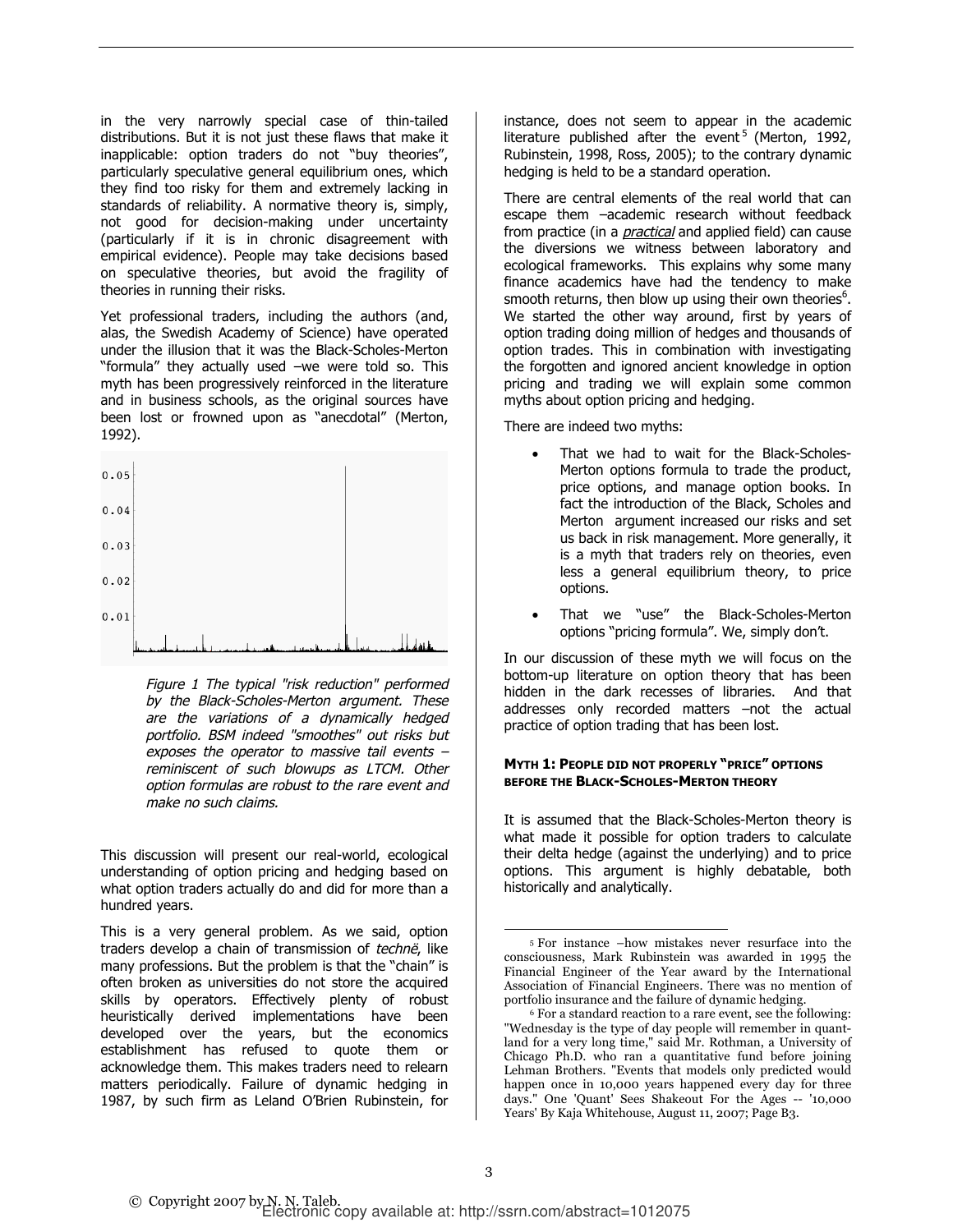Options were actively trading at least already in the 1600 as described by Joseph De La Vega –implying some form of *technë*, a heuristic method to price them and deal with their exposure. De La Vega describes option trading in the Netherlands, indicating that operators had some expertise in option pricing and hedging. He diffusely points to the put-call parity, and his book was not even meant to teach people about the technicalities in option trading. Our insistence on the use of Put-Call parity is critical for the following reason: The Black-Scholes-Merton's claim to fame is removing the necessity of a risk-based drift from the underlying security –to make the trade "risk-neutral". But one does not need dynamic hedging for that: simple put call parity can suffice (Derman and Taleb, 2005), as we will discuss later. And it is this central removal of the "riskpremium" that apparently was behind the decision by the Nobel committee to grant Merton and Scholes the (then called) Bank of Sweden Prize in Honor of Alfred Nobel: "Black, Merton and Scholes made a vital contribution by showing that it is in fact not necessary to use any risk premium when valuing an option. This does not mean that the risk premium disappears; instead it is already included in the stock price. $17$  It is for having removed the effect of the drift on the value of the option, *using a thought experiment*, that their work was originally cited, something that was mechanically present by any form of trading and converting using far simpler techniques.

Options have a much richer history than shown in the conventional literature. Forward contracts seems to date all the way back to Mesopotamian clay tablets dating all the way back to 1750 B.C. Gelderblom and Jonker (2003) show that Amsterdam grain dealers had used options and forwards already in 1550.

In the late 1800 and the early 1900 there were active option markets in London and New York as well as in Paris and several other European exchanges. Markets it seems, were active and extremely sophisticated option markets in 1870. Kairys and Valerio (1997) discuss the market for equity options in USA in the 1870s, indirectly showing that traders were sophisticated enough to price for tail events<sup>8</sup>.

<sup>7</sup> see <u>www.Nobel.se</u>

ł

Using references to the economic literature that also conclude that options in general were overpriced in the 1950s 1960s and 1970s they conclude: "Our analysis shows that option There was even active option arbitrage trading taking place between some of these markets. There is a long list of missing treatises on option trading: we traced at least ten German treatises on options written between the late 1800s and the hyperinflation episode $9$ .

One informative extant source, Nelson (1904), speaks volumes: An option trader and arbitrageur, S.A. Nelson published a book "The A B C of Options and Arbitrage" based on his observations around the turn of the twentieth century. According to Nelson (1904) up to 500 messages per hour and typically 2000 to 3000 messages per day were sent between the London and the New York market through the cable companies. Each message was transmitted over the wire system in less than a minute. In a heuristic method that was repeated in *Dynamic Hedging* by one of the authors, (Taleb,1997), Nelson, describe in a theory-free way many rigorously clinical aspects of his arbitrage business: the cost of shipping shares, the cost of insuring shares, interest expenses, the possibilities to switch shares directly between someone being long securities in New York and short in London and in this way saving shipping and insurance costs, as well as many more tricks etc.

The formal financial economics canon does not include historical sources from outside economics, a mechanism discussed in Taleb (2007a). The put-call parity was according to the formal option literature first fully described by Stoll (1969), but neither he nor others in the field even mention Nelson. Not only was the putcall parity argument fully understood and described in detail by Nelson (1904), but he, in turn, makes frequent reference to Higgins (1902). Just as an example Nelson (1904) referring to Higgins (1902) writes:

j

Granichstaedten-Czerva, R (1917): Die Prämiengeschäfte an der Wiener Börse, Frankfurt am Main

Holz, L. (1905) Die Prämiengeschäfte, Thesis (doctoral)-- Universität Rostock

Kitzing, C. (1925): Prämiengeschäfte : Vorprämien-, Rückprämien-, Stellagen- u. Nochgeschäfte ; Die solidesten Spekulationsgeschäfte mit Versicherg auf Kursverlust, Berlin

Leser, E, (1875): Zur Geschichte der Prämiengeschäfte Szkolny, I. (1883): Theorie und praxis der prämiengeschäfte nach einer originalen methode dargestellt., Frankfurt am Main

Author Unknown (1925): Das Wesen der Prämiengeschäfte, Berlin : Eugen Bab & Co., Bankgeschäft

<sup>8</sup> The historical description of the market is informative until Kairys and Valerio try to gauge whether options in the 1870s were underpriced or overpriced (using Black-Scholes-Merton style methods). There was one tail-event in this period, the great panic of September 1873. Kairys and Valerio find that holding puts was profitable, but deem that the market panic was just a one-time event :

<sup>&</sup>quot;However, the put contracts benefit from the "financial panic" that hit the market in September, 1873. Viewing this as a "one-time" event, we repeat the analysis for puts excluding any unexpired contracts written before the stock market panic."

contracts were generally overpriced and were unattractive for retail investors to purchase". They add: "Empirically we find that both put and call options were regularly overpriced relative to a theoretical valuation model."

These results are contradicted by the practitioner Nelson (1904): "…the majority of the great option dealers who have found by experience that it is the givers, and not the takers, of option money who have gained the advantage in the long run".

<sup>&</sup>lt;sup>9</sup> Here is a partial list:

Bielschowsky, R (1892): Ueber die rechtliche Natur der Prämiengeschäfte, Bresl. Genoss.-Buchdr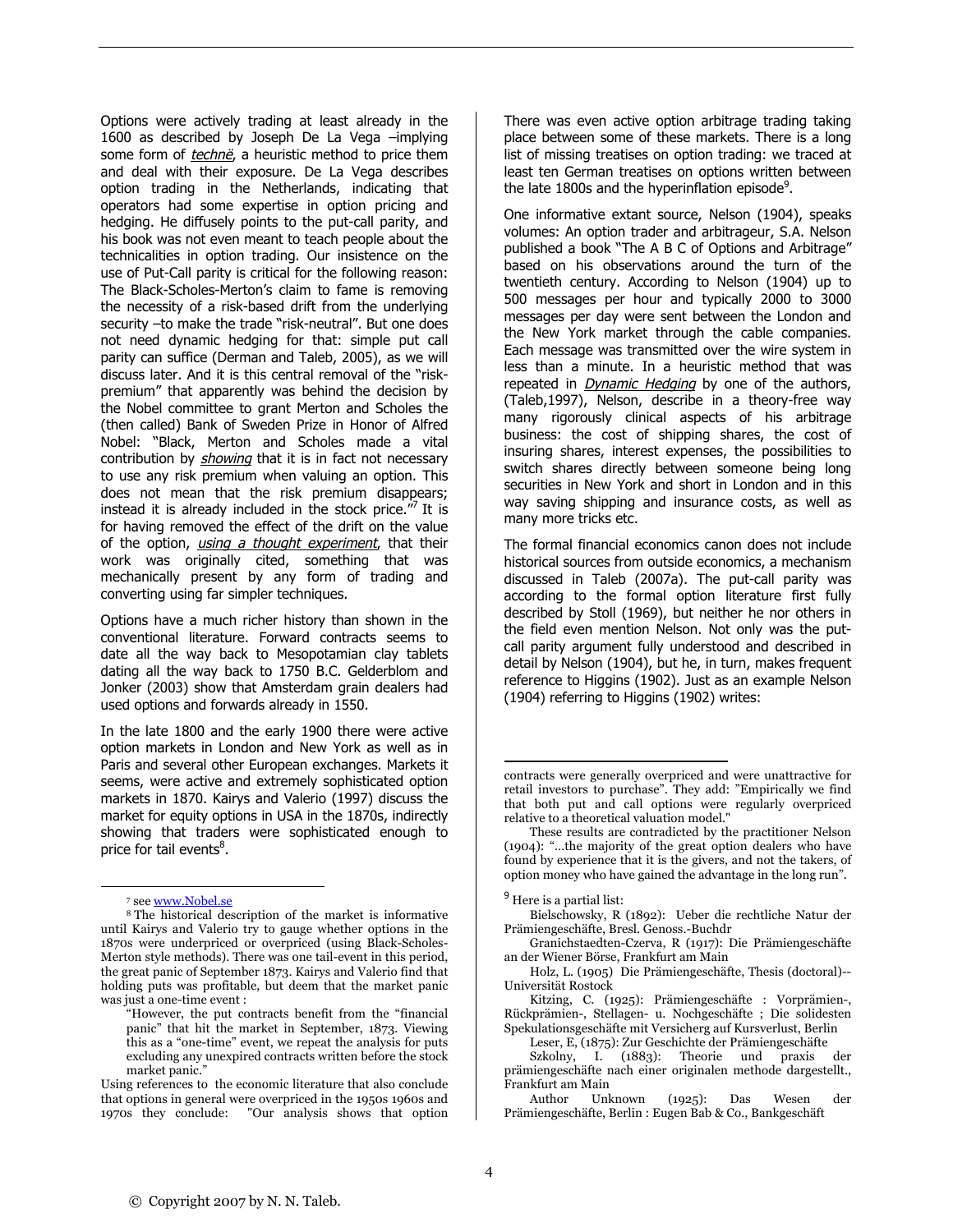"It may be worthy of remark that 'calls' are more often dealt than 'puts' the reason probably being that the majority of 'punters' in stocks and shares are more inclined to look at the bright side of things, and therefore more often 'see' a rise than a fall in prices.

This special inclination to buy 'calls' and to leave the 'puts' severely alone does not, however, tend to make 'calls' dear and 'puts' cheap, for it can be shown that the adroit dealer in options can convert a 'put' into a 'call,' a 'call' into a 'put', a 'call o' more' into a 'put- and-call,' in fact any option into another, by dealing against it in the stock. We may therefore assume, with tolerable accuracy, that the 'call' of a stock at any moment costs the same as the 'put' of that stock, and half as much as the Put-and-Call."

The Put-and-Call was simply a put plus a call with the same strike and maturity, what we today would call a straddle. Nelson describes the put-call parity over many pages in full detail. Static market neutral delta hedging was also known at that time, in his book Nelson for example writes:

> "Sellers of options in London as a result of long experience, if they sell a Call, straightway buy half the stock against which the Call is sold; or if a Put is sold; they sell half the stock immediately."

We must interpret the value of this statement in the light that standard options in London at that time were issued at-the-money (as explicitly pointed out by Nelson); furthermore, all standard options in London were European style. In London in- or out-of-themoney options were only traded occasionally and were known as "fancy options". It is quite clear from this and the rest of Nelson's book that the option dealers were well aware that the delta for at-the-money options was approximately 50%. As a matter of fact, at-the-money options trading in London at that time were adjusted to be struck to be at-the-money forward, in order to make puts and calls of the same price. We know today that options that are at-the-money forward and do not have very long time to maturity have a delta very close to 50% (naturally minus 50% for puts). The options in London at that time typically had one month to maturity when issued.

Nelson also diffusely points to dynamic delta hedging, and that it worked better in theory than practice (see Haug, 2007). It is clear from all the details described by Nelson that options in the early 1900 traded actively and that option traders at that time in no way felt helpless in either pricing or in hedging them.

Herbert Filer was another option trader that was involved in option trading from 1919 to the 1960s. Filer(1959) describes what must be considered a reasonable active option market in New York and Europe in the early 1920s and 1930s. Filer mentions however that due to World War II there was no trading on the European Exchanges, for they were closed. Further, he mentions that London option trading did not

resume before 1958. In the early 1900's, option traders in London were considered to be the most sophisticated, according to Nelson. It could well be that World War II and the subsequent shutdown of option trading for many years was the reason known robust arbitrage principles about options were forgotten and almost lost, to be partly re-discovered by finance professors such as Stoll (1969).

Earlier, in 1908, Vinzenz Bronzin published a book deriving several option pricing formulas, and a formula very similar to what today is known as the Black-Scholes-Merton formula, see also Hafner and Zimmermann (2007, 2009). Bronzin based his riskneutral option valuation on robust arbitrage principles such as the put-call parity and the link between the forward price and call and put options –in a way that was rediscovered by Derman and Taleb (2005) $^{10}$ . Indeed, the put-call parity restriction is sufficient to remove the need to incorporate a future return in the underlying security –it forces the lining up of options to the forward price $^{11}$ .

Again, 1910 Henry Deutsch describes put-call parity but in less detail than Higgins and Nelson. In 1961 Reinach again described the put-call parity in quite some detail (another text typically ignored by academics). Traders at New York stock exchange specializing in using the put-call parity to convert puts into calls or calls into puts was at that time known as Converters. Reinach (1961):

> "Although I have no figures to substantiate my claim, I estimate that over 60 per cent of all Calls are made possible by the existence of Converters."

In other words the *converters* (dealers) who basically operated as market makers were able to operate and hedge most of their risk by "statically" hedging options with options. Reinach wrote that he was an option trader (Converter) and gave examples on how he and his colleagues tended to hedge and arbitrage options

The situation is akin to that of scientists lecturing birds on how to fly, and taking credit for their subsequent performance –except that here it would be lecturing them the wrong way.

j

<sup>10</sup> The argument Derman Taleb(2005) was present in Taleb (1997) but remained unnoticed.

<sup>11</sup> Ruffino and Treussard (2006) accept that one could have solved the risk-premium by happenstance, not realizing that put-call parity was so extensively used in history. But they find it insufficient. Indeed the argument may not be *sufficient* for someone who subsequently complicated the representation of the world with some implements of modern finance such as "stochastic discount rates" –while simplifying it at the same time to make it limited to the Gaussian and allowing dynamic hedging. They write that "the use of a non-stochastic discount rate common to both the call and the put options is inconsistent with modern equilibrium capital asset pricing theory." Given that we have never seen a practitioner use "stochastic discount rate", we, like our option trading predecessors, feel that put-call parity is sufficient & does the job.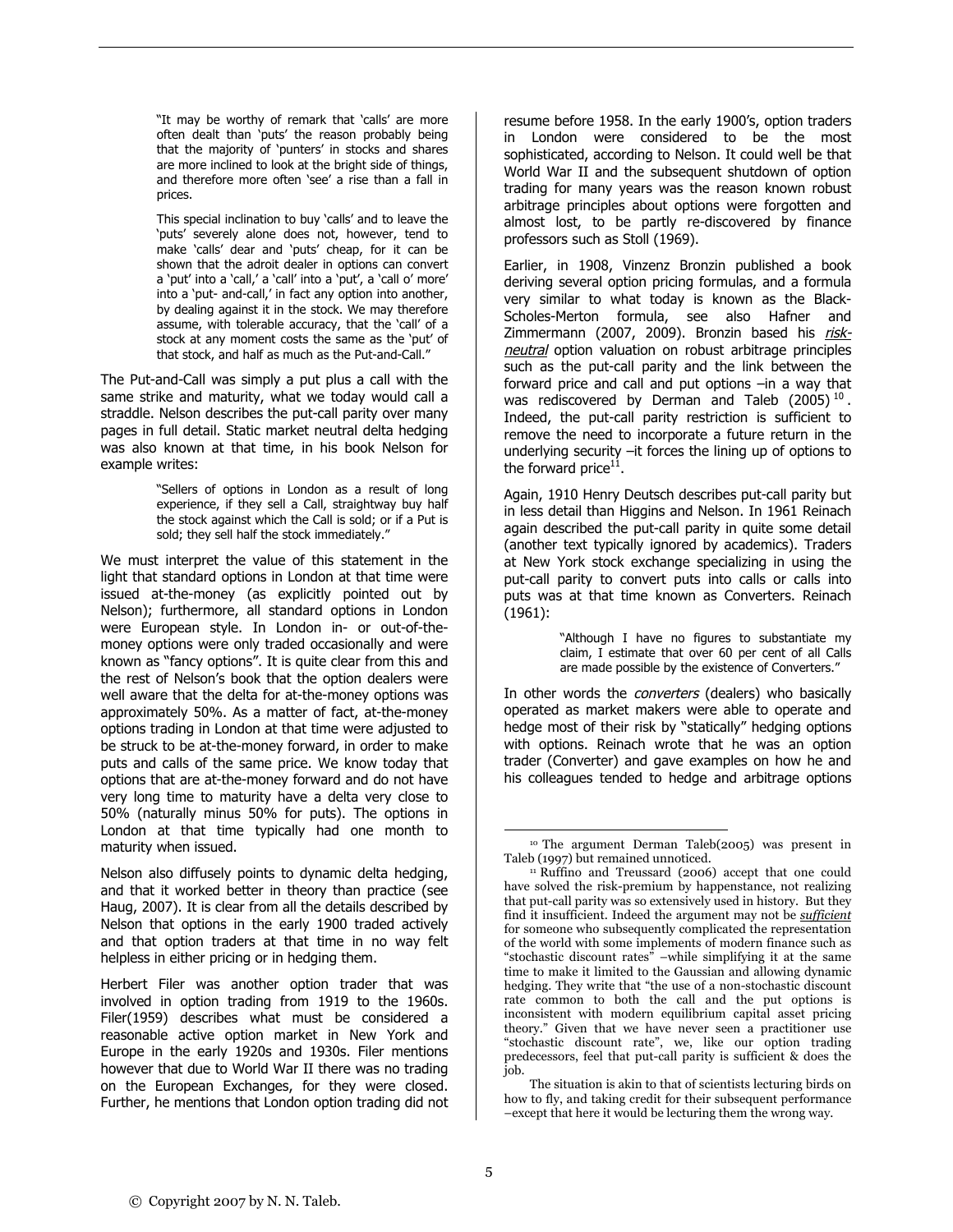against options by taking advantage of options embedded in convertible bonds:

> "Writers and traders have figured out other procedures for making profits writing Puts & Calls. Most are too specialized for all but the seasoned professional. One such procedure is the ownership of a convertible bond and then writing of Calls against the stock into which the bonds are convertible. If the stock is called converted and the stock is delivered."

Higgins, Nelson and Reinach all describe the great importance of the put-call parity and to hedge options with options. Option traders were in no way helpless in hedging or pricing before the Black-Scholes-Merton formula. Based on simple arbitrage principles they were able to hedge options more robustly than with Black-Scholes-Merton. As already mentioned static marketneutral delta hedging was described by Higgins and Nelson in 1902 and 1904. Also, W. D. Gann (1937) discusses market neutral delta hedging for at-themoney options, but in much less details than Nelson (1904). Gann also indicates some forms of auxiliary dynamic hedging.

Mills (1927) illustrates how jumps and fat tails were present in the literature in the pre-Modern Portfolio Theory days. He writes: "A distribution may depart widely from the Gaussian type because the influence of one or two extreme price changes."

## Option Formulas and Delta Hedging

Which brings us to option pricing formulas. The first identifiable one was Bachelier (1900). Sprenkle (1962) extended Bacheliers work to assume lognormal rather than normal distributed asset price. It also avoids discounting (to no significant effect since many markets, particularly the U.S., option premia were paid at expiration).

James Boness (1964) also assumed a lognormal asset price. He derives a formula for the price of a call option that is actually identical to the Black-Scholes-Merton 1973 formula, but the way Black, Scholes and Merton derived their formula based on continuous dynamic delta hedging or alternatively based on CAPM they were able to get independent of the expected rate of return. It is in other words not the formula itself that is considered the great discovery done by Black, Scholes and Merton, but how they derived it. This is among several others also pointed out by Rubinstein (2006):

> "The real significance of the formula to the financial theory of investment lies not in itself, but rather in how it was derived. Ten years earlier the same formula had been derived by Case M. Sprenkle (1962) and A. James Boness (1964)."

Samuelson (1969) and Thorp (1969) published somewhat similar option pricing formulas to Boness and Sprenkle. Thorp (2007) claims that he actually had an

identical formula to the Black-Scholes-Merton formula programmed into his computer years before Black, Scholes and Merton published their theory.

Now, delta hedging. As already mentioned static market-neutral delta hedging was clearly described by Higgins and Nelson 1902 and 1904. Thorp and Kassouf (1967) presented market neutral static delta hedging in more details, not only for at-the-money options, but for options with any delta. In his 1969 paper Thorp is shortly describing market neutral static delta hedging, also briefly pointed in the direction of some dynamic delta hedging, not as a central pricing device, but a risk-management tool. Filer also points to dynamic hedging of options, but without showing much knowledge about how to calculate the delta. Another "ignored" and "forgotten" text is a book/booklet published in 1970 by Arnold Bernhard & Co. The authors are clearly aware of market neutral static delta hedging or what they name "balanced hedge" for any level in the strike or asset price. This book has multiple examples of how to buy warrants or convertible bonds and construct a market neutral delta hedge by shorting the right amount of common shares. Arnold Bernhard & Co also published deltas for a large number of warrants and convertible bonds that they distributed to investors on Wall Street.

Referring to Thorp and Kassouf (1967), Black, Scholes and Merton took the idea of delta hedging one step further, Black and Scholes (1973):

> "If the hedge is maintained continuously, then the approximations mentioned above become exact, and the return on the hedged position is completely independent of the change in the value of the stock. In fact, the return on the hedged position becomes certain. This was pointed out to us by Robert Merton."

This may be a brilliant mathematical idea, but option trading is not mathematical theory. It is not enough to have a theoretical idea so far removed from reality that is far from robust in practice. What is surprising is that the only principle option traders do not use and cannot use is the approach named after the formula, which is a point we discuss next.

## **MYTH 2: OPTION TRADERS TODAY "USE" THE BLACK-SCHOLES-MERTON FORMULA**

# Traders don't do "Valuation"

First, operationally, a price is not quite "valuation". Valuation requires a strong theoretical framework with its corresponding fragility to both assumptions and the structure of a model. For traders, a "price" produced to buy an option when one has no knowledge of the probability distribution of the future is not "valuation", but an expedient. Such price could change. Their beliefs do not enter such price. It can also be determined by his inventory.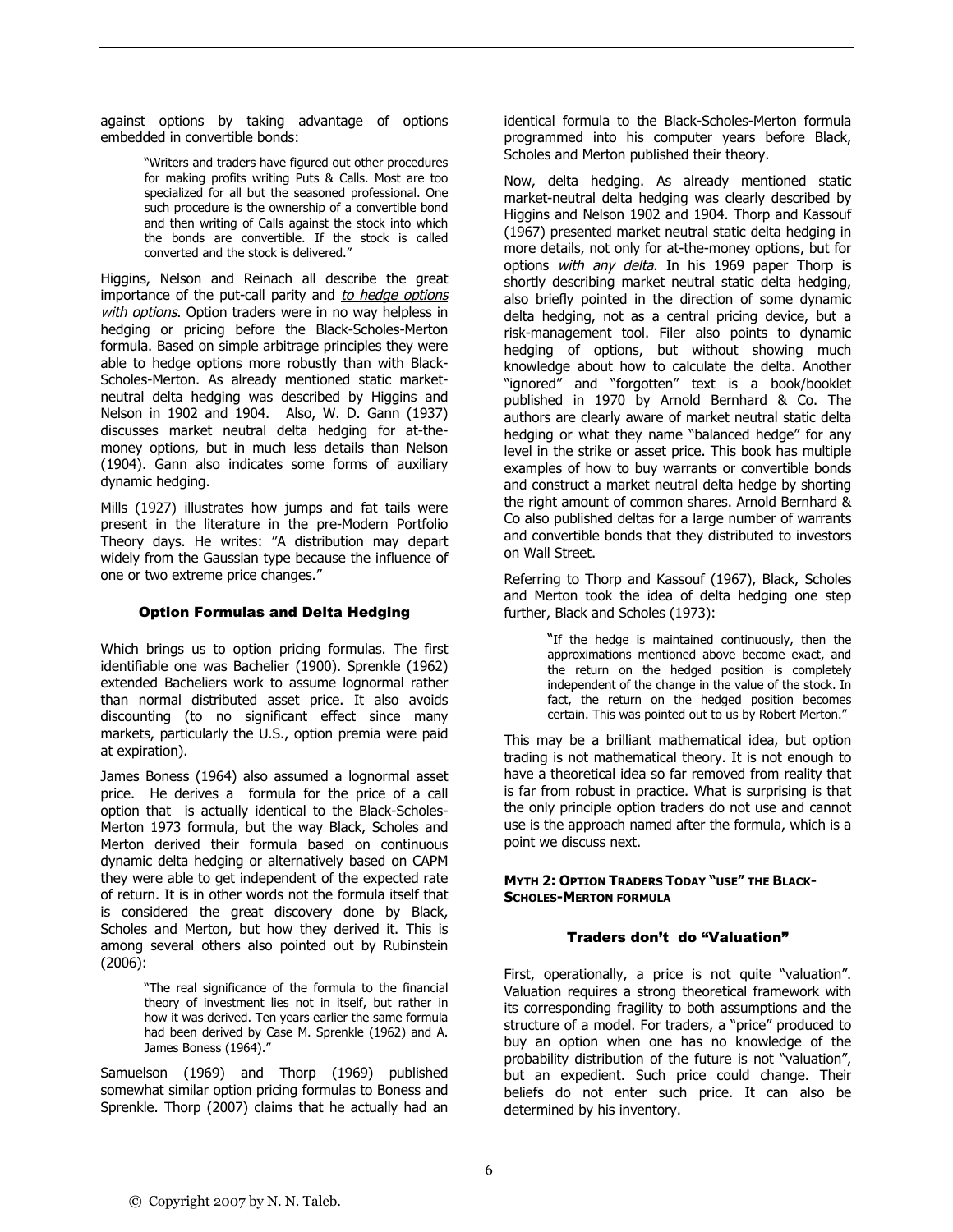This distinction is critical: traders are engineers, whether boundedly rational (or even non interested in any form of probabilistic rationality), they are not privy to informational transparency about the future states of the world and their probabilities. So they do not need a general theory to produce a price –merely the avoidance of Dutch-book style arbitrages against them, and the compatibility with some standard restriction: In addition to put-call parity, a call of a certain strike K cannot trade at a lower price than a call K+∆K (avoidance of negative call and put spreads), a call struck at K and a call struck at K+2 ∆K cannot be more expensive than twice the price of a call struck at K+∆K (negative butterflies), horizontal calendar spreads cannot be negative (when interest rates are low), and so forth. The degrees of freedom for traders are thus reduced: they need to abide by put-call parity and compatibility with other options in the market.

In that sense, traders do not perform "valuation" with some "pricing kernel" until the expiration of the security, but, rather, produce a price of an option compatible with other instruments in the markets, with a holding time that is stochastic. They do not need topdown "science".

## When do we value?

If you find traders operated solo, in a desert island, having for some to produce an option price and hold it to expiration, in a market in which the forward is absent, then some valuation would be necessary –but then their book would be minuscule. And this thought experiment is a distortion: people would not trade options unless they are in the business of trading options, in which case they would need to have a book with offsetting trades. For without offsetting trades, we doubt traders would be able to produce a position beyond a minimum (and negligible) size as dynamic hedging not possible. (Again we are not aware of many non-blownup option traders and institutions who have managed to operate in the vacuum of the Black Scholes-Merton argument). It is to the impossibility of such hedging that we turn next.

# On the Mathematical Impossibility of Dynamic Hedging

Finally, we discuss the severe flaw in the dynamic hedging concept. It assumes, nay, requires all moments of the probability distribution to exist $^{12}$ .

Assume that the distribution of returns has a scale-free or fractal property that we can simplify as follows: for x large enough, (i.e. "in the tails"),  $P[X>n x]/P[X>x]$ depends on n, not on x. In financial securities, say, where X is a daily return, there is no reason for P[X>20%]/P[X>10%] to be different from P[X>15%]/P[X>7.5%]. This self-similarity at all scales generates power-law, or Paretian, tails, i.e., above a crossover point,  $P[X > x] = K x^{\alpha}$ . It happens, looking at millions of pieces of data, that such property holds in markets –all markets, baring sample error. For overwhelming empirical evidence, see Mandelbrot (1963), which predates Black-Scholes-Merton (1973) and the jump-diffusion of Merton (1976); see also Stanley et al. (2000), and Gabaix et al. (2003). The argument to assume the scale-free is as follows: the distribution might have thin tails at some point (say above some value of X). But we do not know where such point is –we are epistemologically in the dark as to where to put the boundary, which forces us to use infinity.

Some criticism of these "true fat-tails" accept that such property might apply for daily returns, but, owing to the Central Limit Theorem, the distribution is held to become Gaussian under aggregation for cases in which  $\alpha$  is deemed higher than 2. Such argument does not hold owing to the preasymptotics of scalable distributions: Bouchaud and Potters (2003) and Mandelbrot and Taleb (2007) argue that the presasymptotics of fractal distributions are such that the effect of the Central Limit Theorem are exceedingly slow in the tails –in fact irrelevant. Furthermore, there is sampling error as we have less data for longer periods, hence fewer tail episodes, which give an insample illusion of thinner tails. In addition, the point that aggregation thins out the tails does not hold for dynamic hedging –in which the operator depends necessarily on high frequency data and their statistical properties. So long as it is scale-free at the time period of dynamic hedge, higher moments become explosive, "infinite" to disallow the formation of a dynamically hedge portfolio. Simply a Taylor expansion is impossible as moments of higher order that 2 matter critically  $$ one of the moments is going to be infinite.

The mechanics of dynamic hedging are as follows. Assume the risk-free interest rate of 0 with no loss of generality. The canonical Black-Scholes-Merton package consists in selling a call and purchasing shares of stock that provide a hedge against instantaneous moves in the security. Thus the portfolio  $\pi$  locally "hedged" against exposure to the first moment of the distribution is the following:

$$
\pi = -C + \frac{\partial C}{\partial S} S
$$

where C is the call price, and S the underlying security.

ł <sup>12</sup> Merton (1992) seemed to accept the inapplicability of dynamic hedging but he perhaps thought that these ills would be cured thanks to his prediction of the financial world "spiraling towards dynamic completeness". Fifteen years later, we have, if anything, spiraled *away* from it.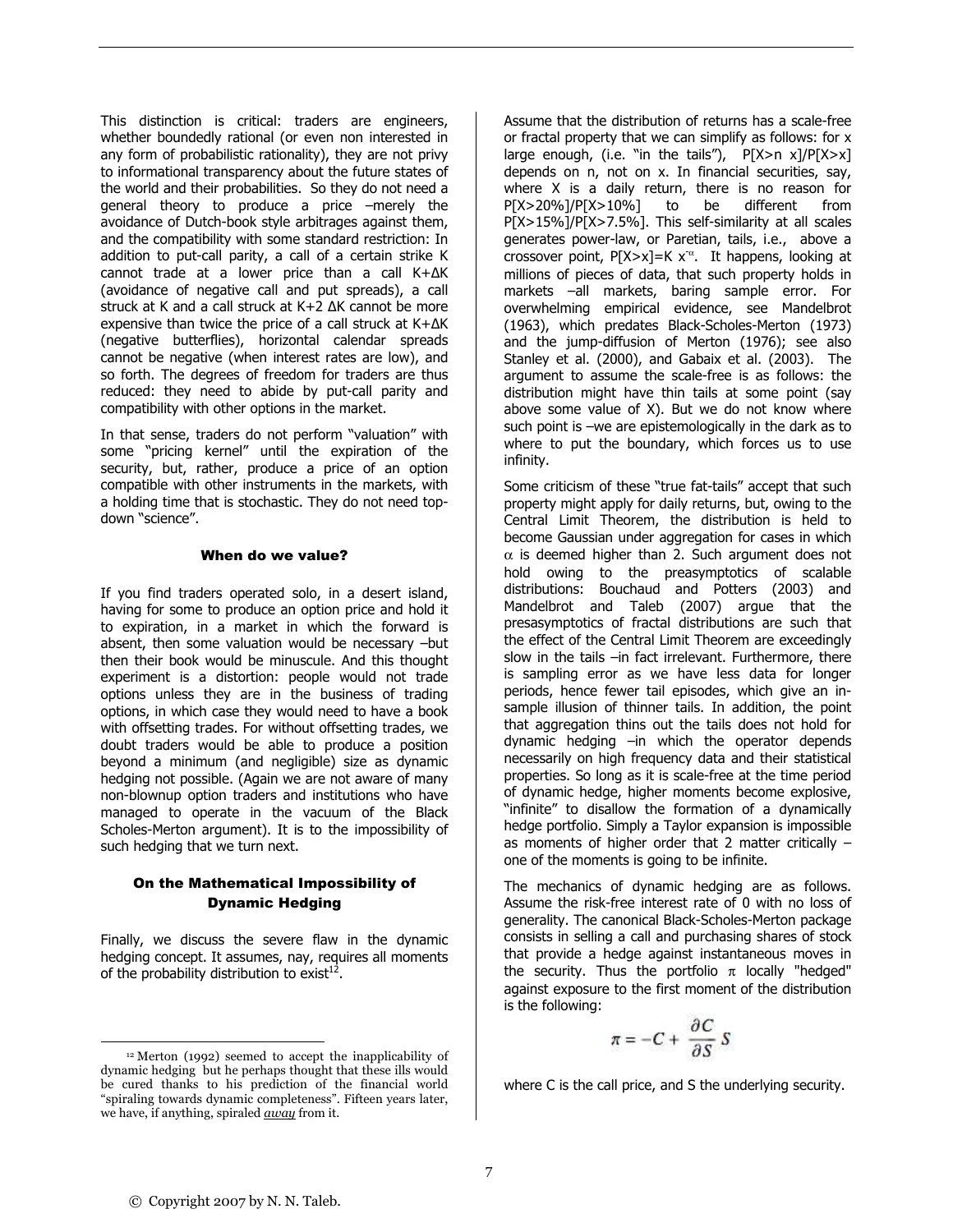Take the discrete time change in the values of the portfolio

$$
\Delta \pi = -\Delta C + \frac{\partial C}{\partial S} \Delta S
$$

By expanding around the initial values of S, we have the changes in the portfolio in discrete time. Conventional option theory applies to the Gaussian in which all orders higher than  $\Delta S^2$  and disappears rapidly.

$$
\Delta \pi = -\frac{\partial C}{\partial t} \, \Delta t - \frac{1}{2} \, \frac{\partial^2 C}{\partial S^2} \, \Delta S^2 + O(\Delta S^3)
$$

Taking expectations on both sides, we can see here very strict requirements on moment finiteness: all moments need to converge. If we include another term, of order  $\Delta S^3$ , such term may be of significance in a probability distribution with significant cubic or quartic terms. Indeed, although the  $n^{\text{th}}$  derivative with respect to S can decline very sharply, for options that have a strike K away from the center of the distribution, it remains that the delivered higher orders of ∆S are rising disproportionately fast for that to carry a mitigating effect on the hedges.

So here we mean *all* moments--no approximation. The logic of the Black-Scholes-Merton so-called solution thanks to Ito's lemma was that the portfolio collapses into a deterministic payoff. But let us see how quickly or effectively this works in practice.

The Actual Replication process is as follows: The payoff of a call should be replicated with the following stream of dynamic hedges, the limit of which can be seen here, between t and T

$$
\underset{\Delta t \rightarrow 0}{\text{Lim}}\left(\sum_{i=1}^{n=\frac{T}{\Delta t}}\left.\frac{\partial\,C}{\partial\,S}\,\,\right|_{S=S_{t+(i-1)\Delta t}\cdot t=t+(i-1)\Delta t,\ \, (S_{t+i\Delta t}-S_{t+(i-1)\Delta t})\right)
$$

Such policy does not match the call value: the difference remains stochastic (while according to Black Scholes it should shrink). Unless one lives in a fantasy world in which such risk reduction is possible $^{13}$ .

Further, there is an inconsistency in the works of Merton making us confused as to what theory finds acceptable: in Merton (1976) he agrees that we can use Bachelier-style option derivation in the presence of jumps and discontinuities –no dynamic hedging– but only when the underlying stock price is uncorrelated to

the market. This seems to be an admission that dynamic hedging argument applies only to some securities: those that do not jump and are correlated to the market.



Figure 2 A 25% Gap in Ericsson, one of the Most Liquid Stocks in the World. Such move can dominate hundreds of weeks of dynamic hedging.

## The Robustness of the Gaussian

The success of the "formula" last developed by Thorp, and called "Black-Scholes-Merton" was due to a simple attribute of the Gaussian: you can express any probability distribution in terms of Gaussian, even if it has fat tails, by varying the standard deviation  $\sigma$  at the level of the density of the random variable. It does not mean that you are using a Gaussian, nor does it mean that the Gaussian is particularly parsimonious (since you have to attach a  $\sigma$  for every level of the price). It simply mean that the Gaussian can express anything you want if you add a function for the parameter σ, making it function of strike price and time to expiration.

This "volatility smile", i.e., varying one parameter to produce  $\sigma(K)$ , or "volatility surface", varying two parameter,  $\sigma(S,t)$  is effectively what was done in different ways by Dupire (1994, 2005) and Derman (1994,1998), see Gatheral (2006). They assume a volatility process not because there is necessarily such a thing –only as a method of fitting option prices to a Gaussian. Furthermore, although the Gaussian has finite second moment (and finite all higher moments as well), you can express a scalable with infinite variance using Gaussian "volatility surface". One strong constrain on the  $\sigma$  parameter is that it must be the same for a put and call with same strike (if both are Europeanstyle), and the drift should be that of the forward $^{14}$ .

Indeed, ironically, the volatility smile is inconsistent with the Black-Scholes-Merton theory. This has lead to hundreds if not thousands of papers trying extend (what was perceived to be) the Black-Scholes-Merton model to incorporate stochastic volatility and jumpdiffusion. Several of these researchers have been surprised that so few traders actually use stochastic

ł

j

<sup>13</sup> We often hear the misplaced comparison to Newtonian mechanics. It supposedly provided a good approximation until we had relativity. The problem with the comparison is that the thin-tailed distributions are *not approximations* for fat-tailed ones: there is a deep qualitative difference.

<sup>14</sup> See Breeden and Litzenberberger (1978), Gatheral (2006). See also Bouchaud and Potters (2001) for hedging errors in the real world.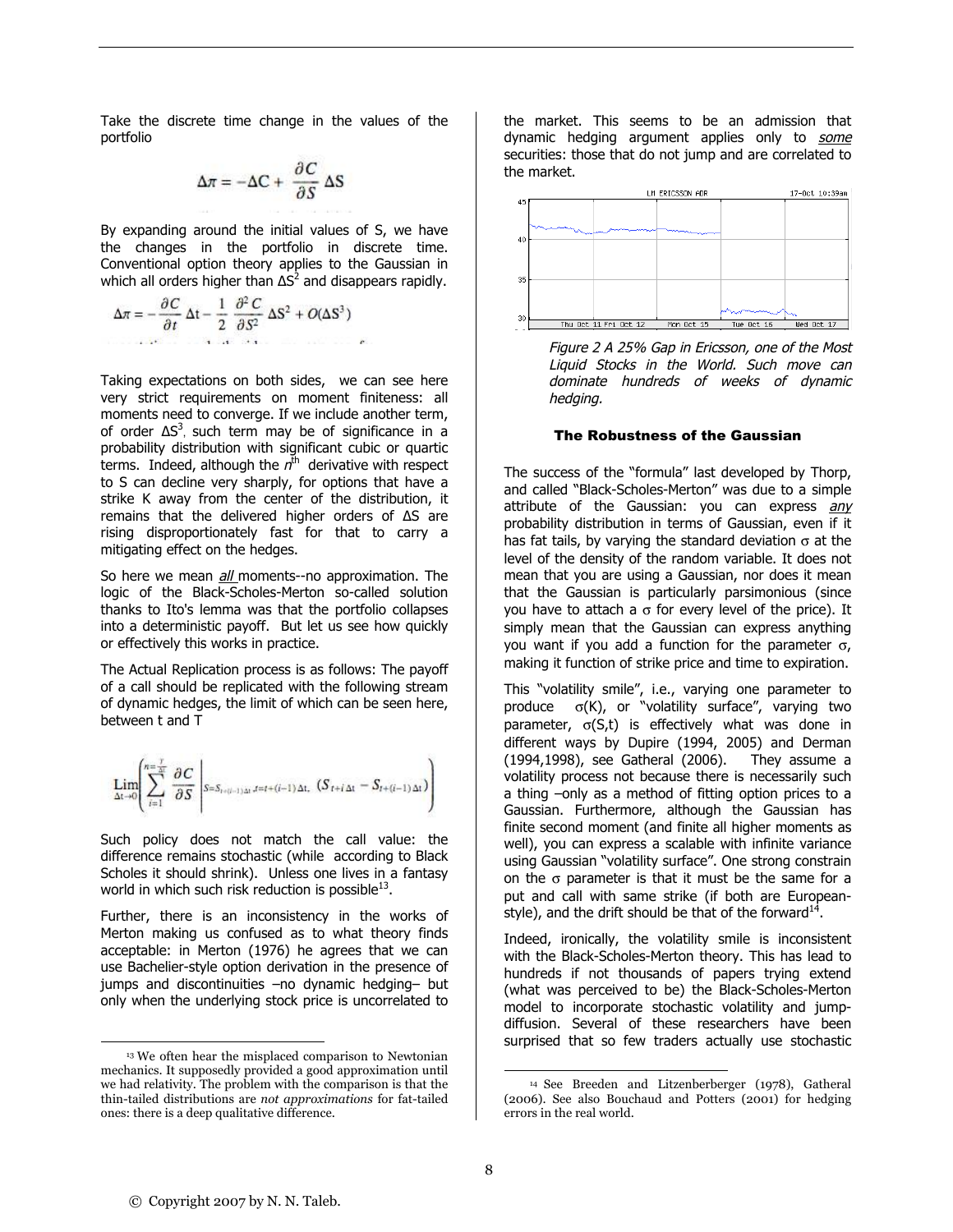volatility models. It is not a model that says how the volatility smile should look like, or evolves over time; it is a hedging method that is robust and consistent with an arbitrage free volatility surface that evolves over time.

In other words, you can use a volatility surface as a map, not a territory. However it is foolish to justify Black-Scholes-Merton on grounds of its use: we repeat that the Gaussian bans the use of probability distributions that are not Gaussian –whereas nondynamic hedging derivations (Bachelier, Thorp) are not grounded in the Gaussian.

# Order Flow and Options

It is clear that option traders are not necessarily interested in probability distribution at expiration time – given that this is abstract, even metaphysical for them. In addition to the put-call parity constrains that according to evidence was fully developed already in 1904, we can hedge away inventory risk in options with other options. One very important implication of this method is that if you hedge options with options then option pricing will be largely demand and supply based<sup>15</sup>. This in strong contrast to the Black-Scholes-Merton (1973) theory that based on the idealized world of geometric Brownian motion with continuous-time delta hedging then demand and supply for options simply should not affect the price of options. If someone wants to buy more options the market makers can simply manufacture them by dynamic delta hedging that will be a perfect substitute for the option itself.

This raises a critical point: option traders do not "estimate" the odds of rare events by pricing out-ofthe-money options. They just respond to supply and demand. The notion of "implied probability distribution" is merely a Dutch-book compatibility type of proposition.

## Bachelier-Thorp

The argument often casually propounded attributing the success of option volume to the quality of the Black Scholes formula is rather weak. It is particularly weakened by the fact that options had been so successful at different time periods and places.

Furthermore, there is evidence that while both the Chicago Board Options Exchange and the Black-Scholes-Merton formula came about in 1973, the model was "rarely used by traders" before the 1980s (O'Connell, 2001). When one of the authors (Taleb) became a pit trader in 1992, almost two decades after Black-Scholes-Merton, he was surprised to find that many traders still priced options "sheets free", "pricing

off the butterfly", and "off the conversion", without recourse to any formula.

Even a book written in 1975 by a finance academic appears to credit Thorpe and Kassouf (1967) -- rather than Black-Scholes (1973), although the latter was present in its bibliography. Auster (1975):

> Sidney Fried wrote on warrant hedges before 1950. but it was not until 1967 that the book Beat the Market by Edward O. Thorp and Sheen T. Kassouf rigorously, but simply, explained the "short warrant/long common" hedge to a wide audience.

We conclude with the following remark. Sadly, all the equations, from the first (Bachelier), to the last pre-Black-Scholes-Merton (Thorp) accommodate a scalefree distribution. The notion of explicitly removing the expectation from the forward was present in Keynes (1924) and later by Blau (1944) –and long a Call short a put of the same strike equals a forward. These arbitrage relationships appeared to be well known in 1904.

One could easily attribute the explosion in option volume to the computer age and the ease of processing transactions, added to the long stretch of peaceful economic growth and absence of hyperinflation. From the evidence (once one removes the propaganda), the development of scholastic finance appears to be an epiphenomenon rather than a cause of option trading. Once again, lecturing birds how to fly does not allow one to take subsequent credit.

This is why we call the equation Bachelier-Thorp. We were using it all along and gave it the wrong name, after the wrong method and with attribution to the wrong persons. It does not mean that dynamic hedging is out of the question; it is just not a central part of the pricing paradigm. It led to the writing down of a certain stochastic process that may have its uses, some day, should markets "spiral towards dynamic completeness". But not in the present.

## **References**

Bachelier, L. (1900): Theory of speculation in: P. Cootner, ed., 1964, The random character of stock market prices, MIT Press, Cambridge, Mass.

Bernhard, A. (1970): More Profit and Less Risk: Convertible Securities and Warrants. Written and Edited by the Publisher and Editors of The Value Line Convertible Survey, Arnold Bernhard & Co., Inc

Black, F., and M. Scholes (1973): "The Pricing of Options and Corporate Liabilities," Journal of Political Economy, 81, 637–654.

Blau, G. (1944-1945): "Some Aspects of The Theory of Futures Trading," The Review of Economic Studies,

ł

<sup>15</sup>See Gârleanu, Pedersen, and Poteshman (2006).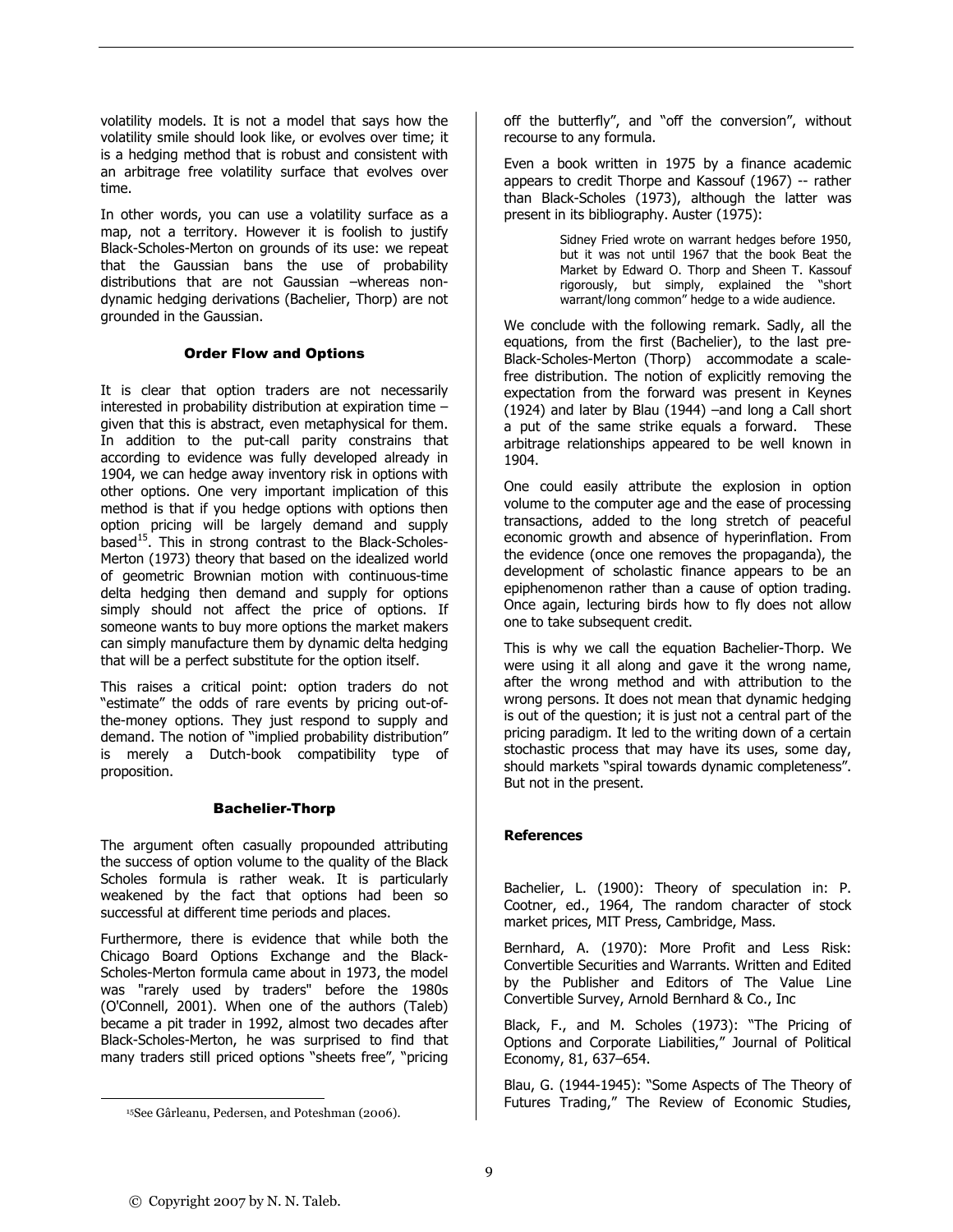12(1).

Boness, A. (1964): "Elements of a Theory of Stock-Option Value," Journal of Political Economy, 72, 163– 175.

Bouchaud J.-P. and M. Potters (2003): Theory of Financial Risks and Derivatives Pricing, From Statistical Physics to Risk Management,  $2<sup>nd</sup>$  Ed., Cambridge University Press.

Bouchaud J.-P. and M. Potters (2001): "Welcome to a non-Black-Scholes world", Quantitative Finance, Volume 1, Number 5, May 01, 2001 , pp. 482-483(2)

Breeden, D., and R. Litzenberger (1978): Prices of state-contingent claims implicit in option prices, Journal of Business 51, 621–651.

Bronzin, V. (1908): Theorie der Prämiengeschäfte. Leipzig und Wien: Verlag Franz Deticke.

Cootner, P. H. (1964): The Random Character of Stock Market Prices. Cambridge, Massachusetts, The M.I.T. Press.

De La Vega, J. (1688): Confusión de Confusiones. Reprinted in the book: 'Extraordinary Popular Delusions and the Madness of Crowds & Confusión de Confusiones' edited by Martin S. Fridson, 1996, New York: Wiley Publishing.

Derman, Emanuel, and Iraj Kani (1994) "Riding on a smile", Risk 7, 32–39.

Derman, Emanuel (1998), Stochastic implied trees: Arbitrage pricing with stochastic term and strike structure of volatility, International Journal of Theoretical and Applied Finance 1, 61–110.

Derman, E., and N. Taleb (2005): "The Illusion of Dynamic Delta Replication," Quantitative Finance, 5(4), 323–326.

Dupire, Bruno (1994): Pricing with a smile, Risk 7, 18– 20.

Dupire, Bruno (1998): A new approach for understanding the. impact of volatility on option prices, Discussion paper Nikko Financial Products.

Dupire, Bruno (2005): Volatility derivatives modeling,

www.math.nyu.edu/ carrp/mfseminar/bruno.ppt.

Filer, H. 1959: Understanding Put and Call Option's, New York: Popular Library.

Gabaix, X. , P. Gopikrishnan, V.Plerou & H.E. Stanley,2003, A theory of power-law distributions in financial market fluctuations, Nature, 423, 267-270.

Gann, W. D. (1937) How to Make Profits in Puts and Calls. WA: Lambert Gann Publishing Co

Gârleanu, N., L. H. Pedersen, and Poteshman (2006): "Demand-Based Option Pricing". Working Paper: New York University - Leonard N. Stern School of Business.

Gatheral, Jim (2006), The volatility Surface, Wiley

Gelderblom, O. and Jonker, J. (2003) " Amsterdam as the cradle of modern futures and options trading, 1550- 1650" , Working Paper

Haug E. G. (1996): The Complete Guide to Option Pricing Formulas, New York: McGraw-Hill

Haug, E. G. (2007): Derivatives Models on Models, New York, John Wiley & Sons

Hafner, W., and H. Zimmermann (2007): "Amazing Discovery: Vincenz Bronzin's Option Pricing Models," Journal of Banking and Finance, 31, 531– 546.

Hafner, W., and H. Zimmermann (2009): Vinzenz Bronzin's Option Pricing Models: Exposition and Appraisal, Springer Verlag

Higgins, L. R. (1902): The Put-and-Call. London: E. Wilson.

Kairys and Valerio (1997) "The Market for Equity Options in the 1870s" Journal of Finance, Vol LII, NO. 4., Pp 1707 – 1723

Keynes, J. M. (1924): A Tract on Monetary Reform. Reprinted 2000, Amherst New York: Prometheus Books.

Mandelbrot, Benoit 1997, Fractals and Scaling in Finance, Springer-Verlag.

Mandelbrot, Benoit (2001a): Quantitative Finance, 1, 113-123

Mandelbrot, Benoit (2001b): Quantitative Finance, 1, 124-130

Mandelbrot, Benoit (1963): The variation of certain speculative prices. The Journal of Business, 36(4):394– 419.

Mandelbrot, B. and N. N. Taleb (2007): "Mild vs. Wild Randomness: Focusing on Risks that Matter." Forthcoming in Frank Diebold, Neil Doherty, and Richard Herring, eds., The Known, the Unknown and the Unknowable in Financial Institutions. Princeton, N.J.: Princeton University Press.

Merton R. C. (1973): "Theory of Rational Option Pricing," Bell Journal of Economics and Management Science, 4, 141–183.

Merton R. C. (1976): ''Option Pricing When Underlying Stock Returns are Discontinuous," Journal of Financial Economics, **3**, 125–144.

Merton, RC (1992): Continuous-Time Finance, revised edition, Blackwell

Mills F. (1927) The Behaviour of Prices, National Bureau of Economic Research

Nelson, S. A. (1904): The A B C of Options and Arbitrage. New York: The Wall Street Library.